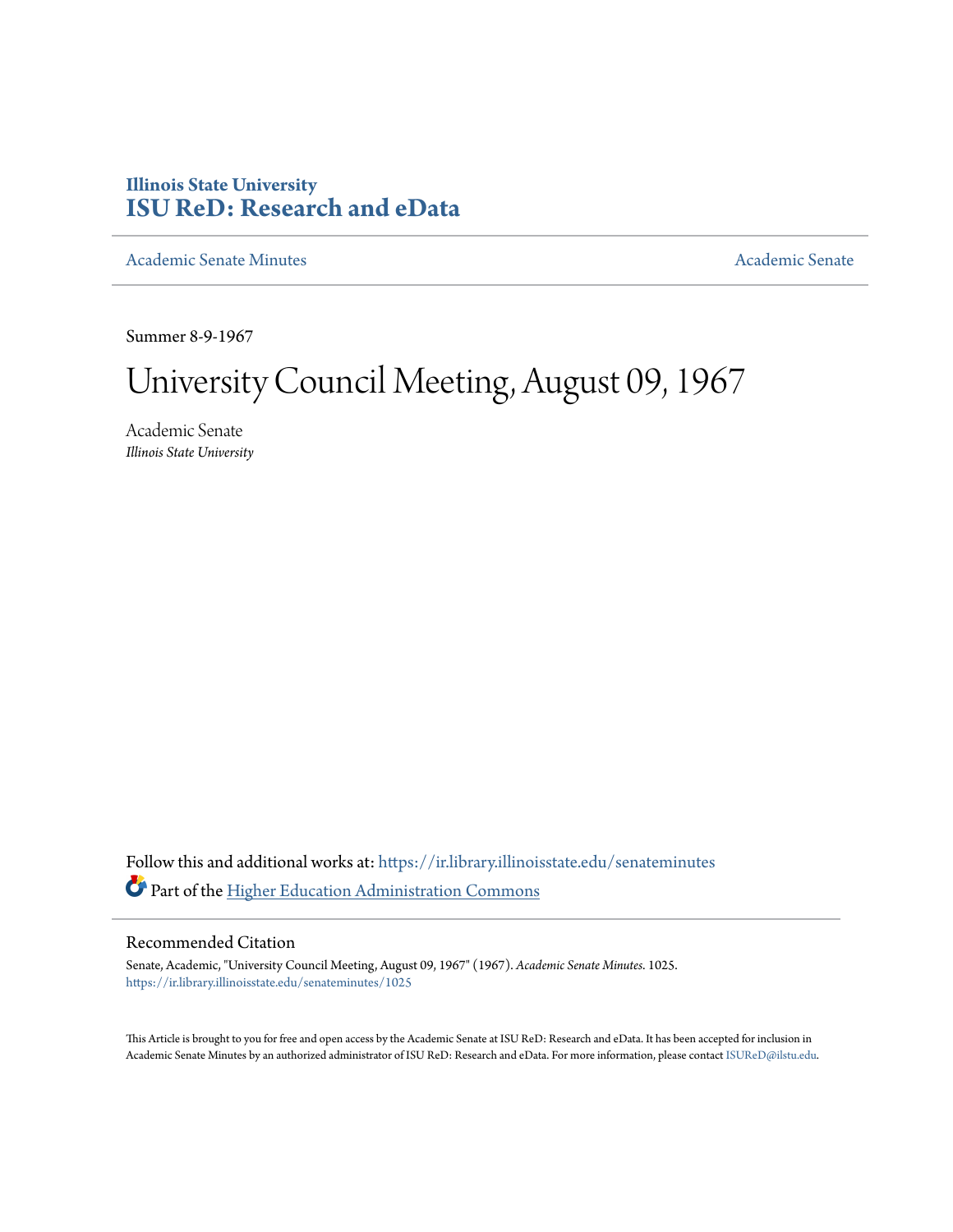# MINUTES OF THE UNIVERSITY COUNCIL

# AUGUST 9, 1967

# Table of Contents

|       |                                                                                                                                 | Page           |
|-------|---------------------------------------------------------------------------------------------------------------------------------|----------------|
|       | 1. Committee on Future Development Report                                                                                       | 2              |
| $Z =$ |                                                                                                                                 |                |
|       | 3. a. Inauguration of President-elect Braden                                                                                    | 4              |
|       | b. Letter from John Kirk - Report of Subcommittee on General Education                                                          | 5              |
|       | c. Letter from Kenneth Shaw - Cover Letter for University Code<br>d. Members of Committee on Selection of Head of Department of | 5 & 10         |
|       |                                                                                                                                 | 5              |
|       | e. Presence of Vidette reporter at University Council meetings                                                                  |                |
|       |                                                                                                                                 | 554            |
|       | 3. Council for Teacher Education - Membership                                                                                   |                |
|       | 4. Election of Member to Faculty Status Committee                                                                               | 3              |
|       | 5. Election of Nominees for Committee on Selection of Head of Department of                                                     |                |
|       |                                                                                                                                 | $\overline{3}$ |
|       | 6. Election of Nominees for Committee on Selection of Head of the Business                                                      |                |
|       |                                                                                                                                 | 3              |
|       | 7. Election of Nominees for Committee on Selection of Head of Department of                                                     |                |
|       |                                                                                                                                 | 3              |
|       | 8. Election of Replacement for Committee on Selection of Head of Department                                                     |                |
|       |                                                                                                                                 | 3              |
|       | 9. Revision of 1958 Blue Book Discussion                                                                                        | 2 & 7          |
|       |                                                                                                                                 | 3              |
|       |                                                                                                                                 |                |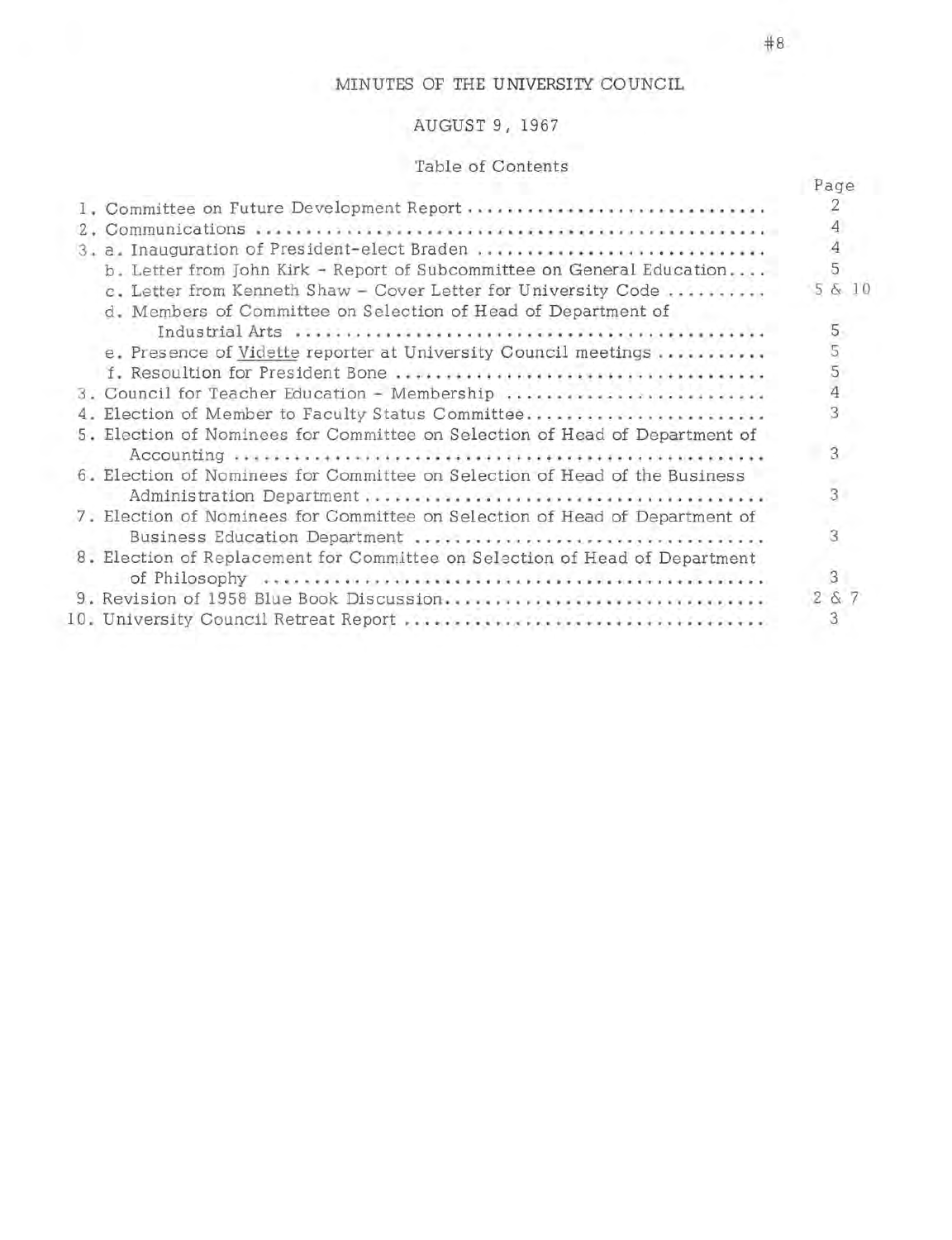# MINUTES OF THE UNIVERSITY COUNCIL (Not approved by the Council)

DATE: August 9, 1967

| MEMBERS PRESENT |  |
|-----------------|--|
|-----------------|--|

|  | 1. Richard Bond |  |  |
|--|-----------------|--|--|
|--|-----------------|--|--|

- 2. Robert Bone 8. Warren Harden<br>3. George Drew 9. Charles Hicklin
- 3. George Drew
	-
- 4. John Ferrell 10. Eric Johnson
- 5. Fred Fuess 11. Fred Kagy<br>6. Charles Gray 12. Walter Koh
- 
- 
- 

15. Mary Rozum

7. Dean Hage 13. Warren Perry

- 
- 12. Walter Kohn 18. David Sweet

# MEMBERS ABSENT

1. Barbara Hall

- 2. Richard Hulet
- 16. Stanley Shuman 17. Eunice Speer

14. Carroll Peterson

# CALL TO ORDER

The regular meeting of the University Council was called to order by the chairman, Mr. Shuman, at 7:15 p.m. in room 307 of Hovey Hall.

### APPROVAL OF THE MINUTES

Mr. Kohn pointed out that the third sentence **in Mr.** Champagne's statement on page 2 of the minutes should have read as follows:

"He was of the opinion that no college graduate should graduate without some knowledge of the historical trends of peoples, societies, and cultures outside his **own."** 

Mr. Fuess suggested that it be re-emphasized that the Council was in favor of changing the required hours in Group III to 14 while reducing those in Group IV to 5 as stated in number 2 under Concerns of Subcommittee on page 16 of the minutes.

Mr. Shuman read a communication from Mr. G. Bradford Barber in which he noted that the Council did not vote to approve Mr. Sweet's substitute motion which was stated on page 4 of the minutes but rather voted to substitute it for Mr. Hicklin's motion. The statement should have read "The vote to substitute Mr. Sweet's motion was as follows:"

The substitute motion, moved by Mr. Sweet and seconded by Mr. Kagy, was then approved by the Council. The voting was as follows:

#### Voting "Yes"

- 1. Richard Bond
- 2 . George Drew
- 3 . Fred Fuess
- 7. Warren Perry 8. Mary Rozum

6. Fred Kagy

- 9 . Eunice Speer
- 4. Dean Hage
- 5. Charles Hicklin

The motion was carried.

Mr. Harden moved that the minutes of July 19, 1967, be approved as corrected. Miss Speer seconded the motion. The motion carried as a result of a voice vote.

- Voting "No" 1. John Ferrell
- 2 . Warren Harden
- 3 . Walter Kohn
- 4. Carroll Peterson
- Present
- 1 . Robert Bone
- 2. Charles Gray
- 3. Stanley Shuman
-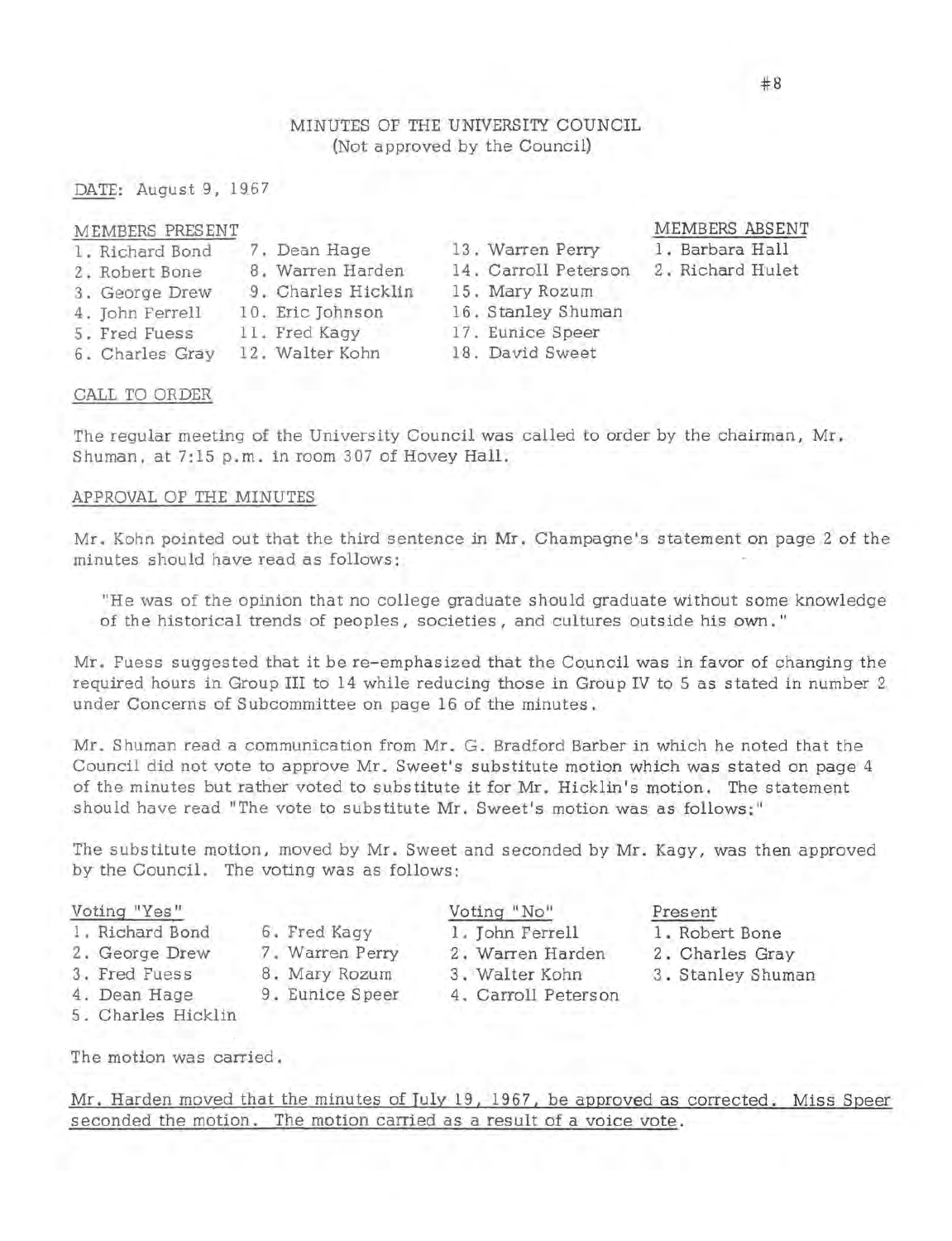# DISCUSSION OF REVISION OF 1958 BLUE BOOK

President Bone presented a report concerning the revision of the 1958 Blue Book; a copy of his report is attached to the minutes. President Bone noted the suggested changes as found on pages one (7  $*$  and two (7  $*$  of the report for the Council's consideration.

A question was raised as to whether the work of the Council on General Education would overlap that of the Proficiencies Committee. Dean Bond pointed out that proficiency examinations are not limited to General Education courses.

Mr. Fuess moved the adoption of the three changes recommended by President Bone on pages 1 (7 )\*and 2 (7 )\* of his report. Mr. Kohn seconded the motion.

The voting was as follows:

## Voting "Yes "

| 1. Richard Bond | 5. Fred Fuess    | 9. Charles Hicklin | 13. Carroll Peterson |
|-----------------|------------------|--------------------|----------------------|
| 2. Robert Bone  | 6. Charles Gray  | 10. Fred Kagy      | 14. Mary Rozum       |
| 3. George Drew  | 7. Dean Hage     | 11. Walter Kohn    | 15. Stanley Shuman   |
| 4. John Ferrell | 8. Warren Harden | 12. Warren Perry   | 16. Eunice Speer     |

The motion carried.

President Bone pointed out that "ex-officio" should be replaced by "administrative" in C 5 on page 2  $(8)$ \*of the report.

Mr. Hicklin suggested that B1 on page 2  $(8)$ \*and D3d on page 3  $(9)$ \*be changed to Joint Faculty Salary Committee to coincide with the Joint Faculty Policy Committee. The Council consented to insert the word "joint" in Bl and D3d as suggested.

Dean Bond asked whether the Council of Student Affairs should be added to E3 on page  $4$  (9)\*. President Bone stated that he would check on the matter.

|                                                                 | Miss Speer moved the adoption of the report as submitted including the changes suggested by |
|-----------------------------------------------------------------|---------------------------------------------------------------------------------------------|
| President Bone and Mr. Hicklin. Mr. Harden seconded the motion. |                                                                                             |

The voting was as follows:

# Voting "Yes"

- 1. Richard Bond 5. Fred Fuess
- 2. Robert Bone 6. Charles Gray
- 3. George Drew 7. Dean Hage
- 4. John Ferrell 8. Warren Harden

9. Charles Hicklin 13. Carroll Peterson 10. Fred Kagy 11 . Walter Kohn 12. Warren Perry

- 14. Mary Rozum
	- 15. Stanley Shuman
	- 16. Eunice Speer

The motion carried.

#### REPORT OF THE COMMITTEE ON FUTURE DEVELOPMENT

The report was given by President Bone. He described the land acquisition program to 1980 and the probable building program to 1975. President Bone indicated that we have been planning

\*Page number referring to material in minutes of August 9, 1967.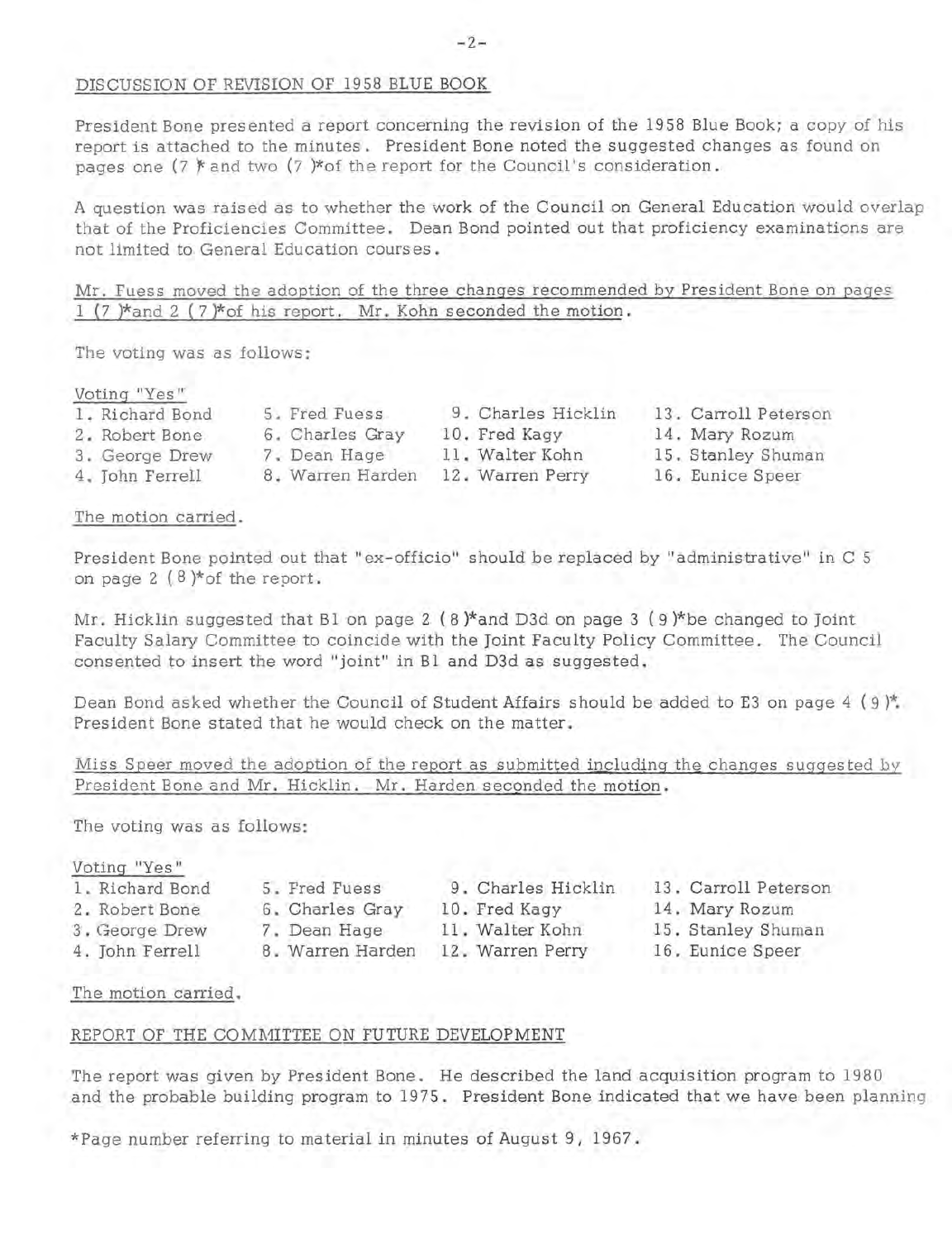for an enrollment of 19,930 by 1975 but may have to increase that figure to a possible 23,000 by that date. It was stated by President Bone that the entire faculty will receive a report concerning future land acquisition and building in the near future.

## DISCUSSION OF UNIVERSITY COUNCIL RETREAT

Miss Rozum reported that the last year's Retreat Committee composed of Mr. Charles White, Mr. George Drew, and herself had met with Dr. Braden and the Executive Committee on August 4, 1967, in order to discuss the possibility of having a retreat during the fall of 1967. At that time it was decided to have a third annual retreat.

Mr. Drew reviewed what had been done in terms of the previous retreats for the benefit of new Council members. It was stated that a tentative reservation had been made at Hott Memorial Center in Monticello for November 3 and 4, 1967.

Council members were asked for suggestions as to a possible theme and as to how the participants should be selected.

Mr. Harden moved that the chairman of the University Council appoint a Retreat Committee. Mr. Peterson seconded the motion. The motion carried by a voice vote.

Dean Bond expressed the opinion that the new deans should be invited to participate this year.

It was suggested that a reservation be made for 1968 at Allerton House outside Monticello in order that more faculty members could be involved.

Mr. Kohn submitted the topic of General Education as a possible theme. He suggested that each department be represented by someone "X'd" in that department who is not an administrator.

## ELECTION OF MEMBER TO FACULTY STATUS COMMITTEE

Mr. James Roderick was elected to serve on the Faculty Status Committee until April 1969.

# ELECTION OF REPLACEMENT TO COMMITTEE ON SELECTION OF THE HEAD OF THE DEPARTMENT OF PHILOSOPHY

Mr. Earl Reitan was elected to replace Mr. Charles White who is going on leave.

# ELECTION OF NOMINEES FOR COMMITTEE ON SELECTION OF THE HEAD OF THE DEPARTMENT OF BUSINESS EDUCATION

Mr. George Drew, Mr. Kenneth Fitch, and Mr. William Legge were elected as nominees.

# ELECTION OF NOMINEES FOR COMMITTEE ON SELECTION OF THE HEAD OF THE DEPARTMENT OF ACCOUNTING

Mr. Joe Kraus, Mr. Douglas Poe, and Mr. Joe Talkington were elected as nominees.

# ELECTION OF NOMINEES FOR COMMITTEE ON SELECTION OF THE HEAD OF THE DEPARTMENT OF BUSINESS ADMINISTRATION

Mr. Ben Keeley, Mrs. Virginia Owen, and Mr. Harvey Zeidenstein were elected as nominees.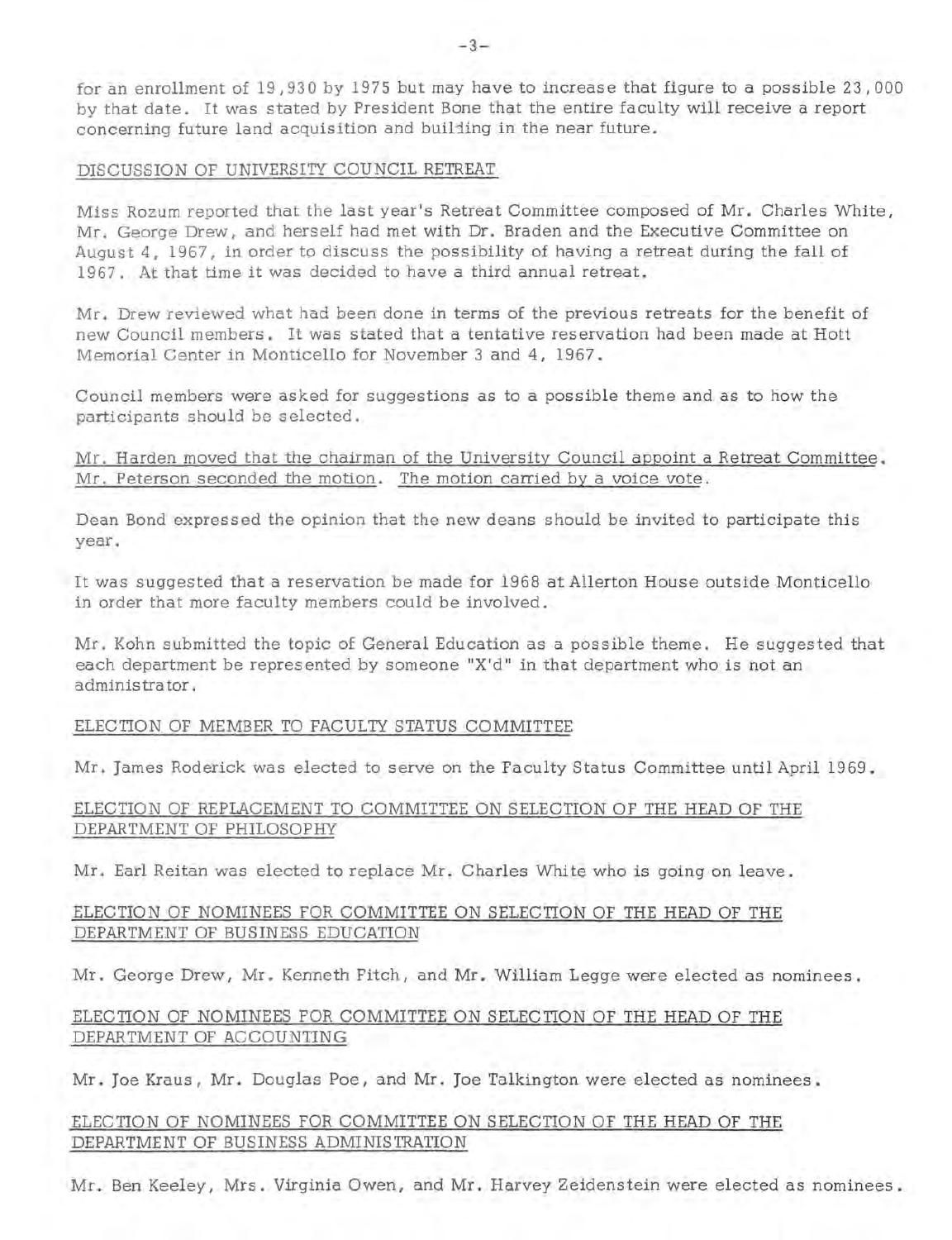# REPORT CONCERNING COUNCIL FOR TEACHER EDUCATION

Dean Bond nominated for membership on the Council for Teacher Education, per procedures adopted May 17, 1967, the following individuals:

| Education $--$   | Dr. Robert Moore       |
|------------------|------------------------|
|                  | Dr. Dean Hage          |
|                  | Dr. Quinn Hrudka       |
|                  | Dr. Lillian Davies     |
| Social Sciences  | Dr. Edward Schapsmeier |
| Sciences and     |                        |
| Mathematics --   | Dr. John Frehn         |
| Humanities --    | Dr. Cal Pritner        |
| Applied Areas -- | Dr. Clarence Moore     |
|                  | Dr. Arnold Condon      |

Mr. Hage moved to ratify the nominations made by Dean Bond. Mr. Harden seconded the motion.

The voting was as follows:

Voting "Yes"

- 1. Richard Bond 5. Fred Fuess 2. Robert Bone 6. Charles Gray
- 3. George Drew 7. Dean Hage
- 
- 4. John Ferrell 8. Warren Harden 12. Warren Perry
- 9. Charles Hicklin 10. Fred Kagy

11. Walter Kohn

- 13. Carroll Peterson 17. David Sweet 14. Mary Rozum
- 15 . Stanley Shuman
- 16. Eunice Speer

The motion carried.

Dean Bond stated that one at-large member and one member to represent the Unaffiliated Departments were to be elected by the University Council. His nominations were Mr. Walter Friedhoff for the at-large member and Miss Betty Keough as representative of the Unaffiliated Departments.

Mr. Walter Friedhoff was elected as the at-large member to the Council for Teacher Education. Miss Betty Keough was elected to represent the Unaffiliated Departments on the Council for Teacher Education.

# COMMUNICATIONS

# Inauguration of President-elect Braden

Mr. Shuman stated that Dr. Braden was agreeable to a formal inauguration if such was the wish of the Illinois State University faculty, and if it could be made to be a meaningful event for the University community. Since the faculty does appear to be in favor of a formal event, and since plans must be started soon if an inauguration is to be held on Founder's Day as suggested, the Council should take some action immediately.

Mr. Harden moved that the chairman of the University Council appoint a committee to make arrangements for the inauguration. Mr. Fuess seconded the motion. The motion carried by a voice vote.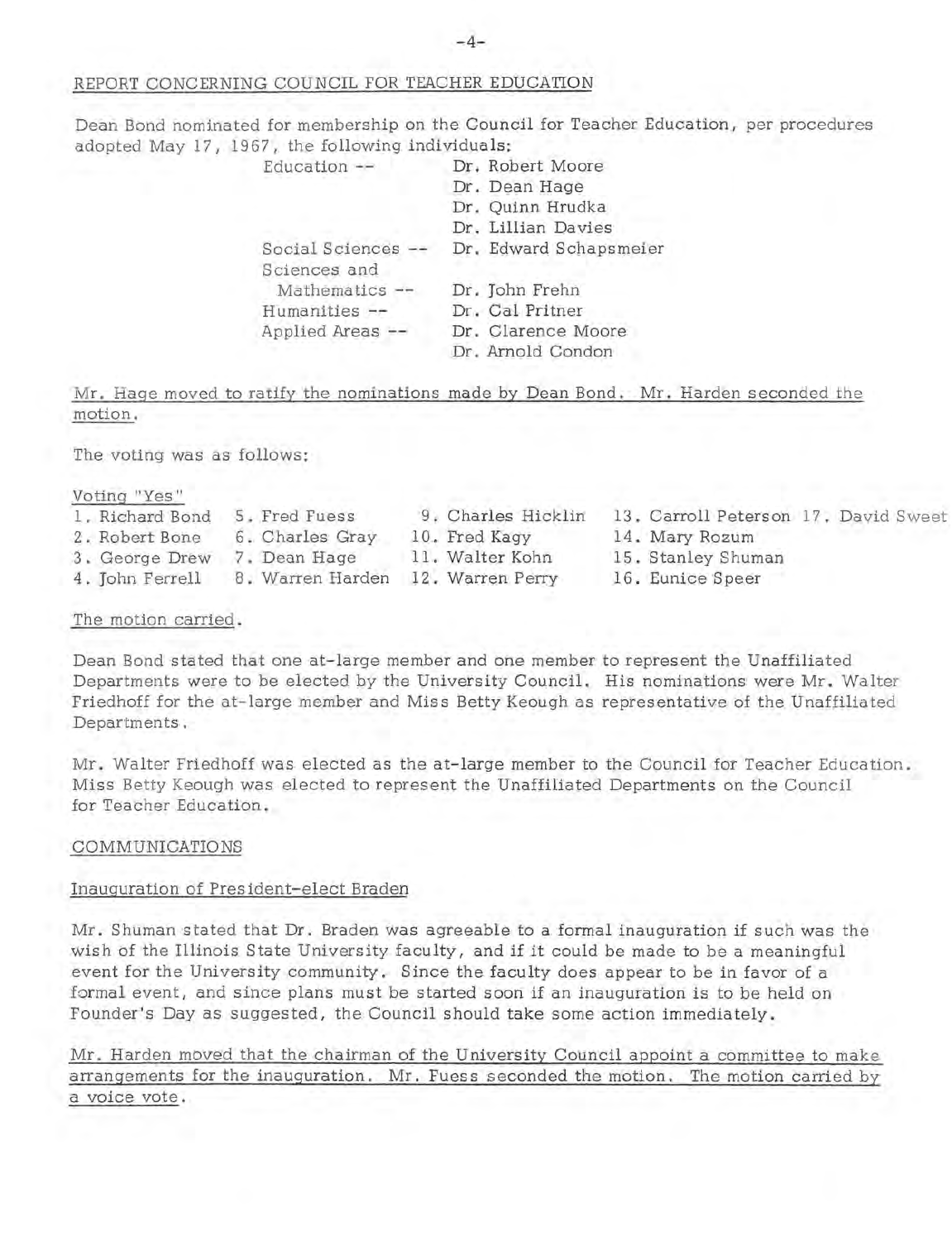## Letter from John Kirk

Mr. Shuman asked what action the Council would like to take on the communication from Mr. Kirk, which had been sent to each member. The group was reminded that Mr. Kirk was concerned about the use of the word "drama" instead of "theatre" in Group III, B on page 16 of the minutes for July 19, 1967.

Mr. Harden moved that the word "theatre" be substituted for the word "drama" in B under GroupIIIon page 16 of the report of the Subcommittee on General Education in the minutes of July 19, 1967. Miss Speer seconded the motion.

After a brief discussion, Mr. Kohn moved to table the motion. Mr. Perry seconded the motion. The motion carried by a voice vote.

#### Vidette reporter

The chairman indicated that Dean Bond had been contacted about the possibility of having a Vidette reporter present at the University Council meetings.

It was the consensus of the group that a discussion of this matter should be postponed until the September meeting.

### Letter from Mr. Kenneth Shaw

The Council agreed that the revised cover letter to the University Code submitted by Mr. Kenneth Shaw reflected the suggestions of the Council at the meeting of July 19, 1967, and, therefore, approved it as distributed. A copy is attached to the minutes.

#### Letter from Mr. Gibson

Mr. Gibson reported the members of the Committee on Selection of the Head of the Department of Industrial Arts as follows: Robert L. Cramer, Chairman; Richard Smith, secretary {Administrative Member); Claude Bell; R. Dean Blomgren; Emory E. Wiseman.

#### Resolution for President Bone

Mr. Shuman read the following resolution to President Bone:

Dr. Bone,

- For your eleven years of outstanding leadership during a period of transition at Illinois State University
- For your democratic approach to problem solving and for your willingness to listen to others and to be receptive to views not necessarily your own
- For your ability to see the worth of individuals, to stimulate them to the full use of their unique talents and to weld them into a corporate body with creative ideas and ideals
- For your ability to be flexible to the needs of the moment yet steadfast in your vision for the future
- For the warmth of your personality and the exuberance and forthrightness with which you attack each task, whether large or small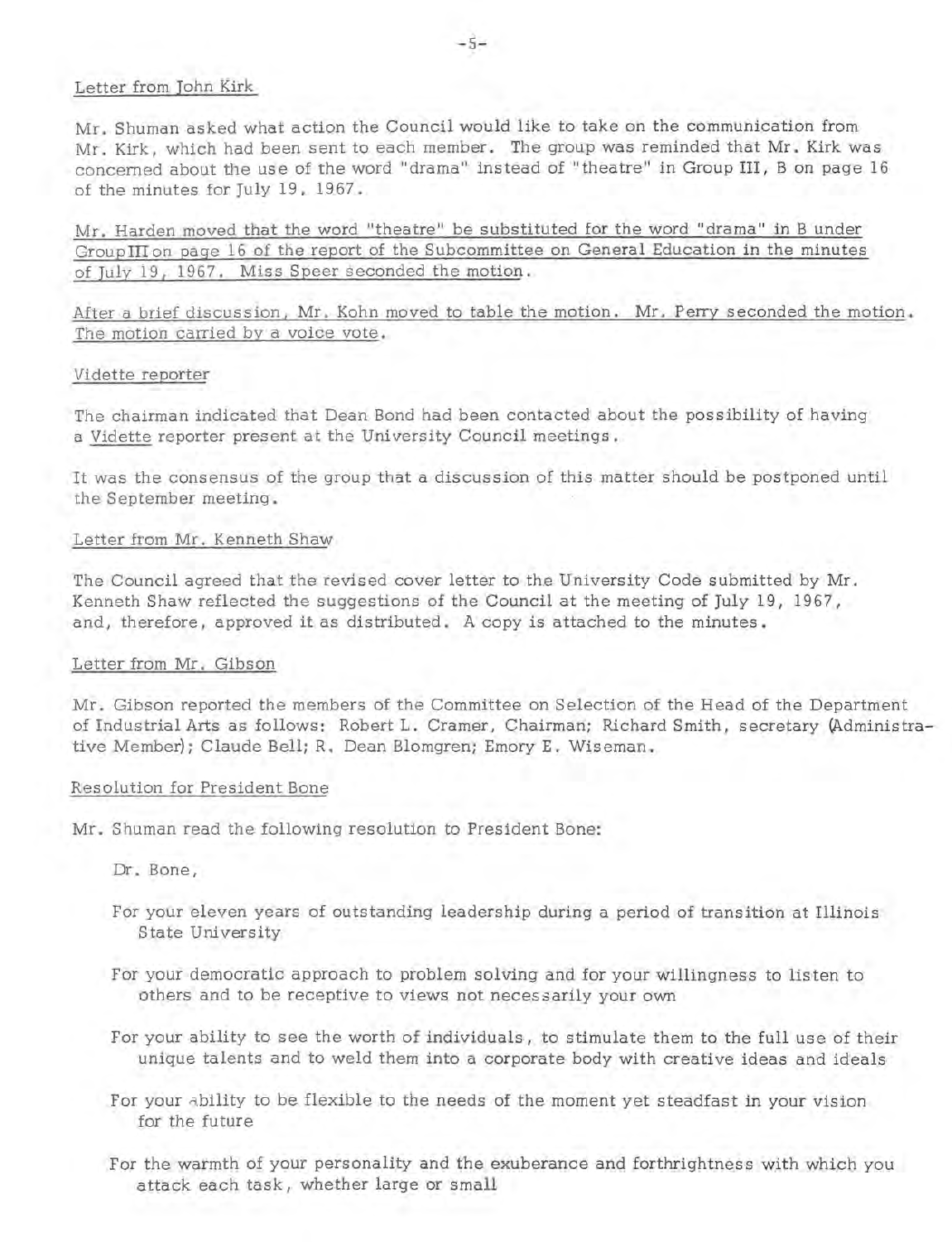We, the members of the University Council of Illinois State University, as duly elected representatives of the University Faculty, commend you and thank you and we wish you and your family abundant happiness and satisfaction in your new venture.

> University Council Illinois State University

A copy of the resolution signed by the members of the University Council was presented to President Bone by the chairman.

President Bone expressed his gratitude to the group.

## ADJOURNMENT

Mr. Harden moved to adjourn the meeting. Mr. Hicklin seconded the motion. The motion carried by a voice vote. The meeting was adjourned at 10: 00 p. m.

Respectively submitted,

Stanley Shuman, Chairman

Mary Rozum, Secretary

SS/MR:kb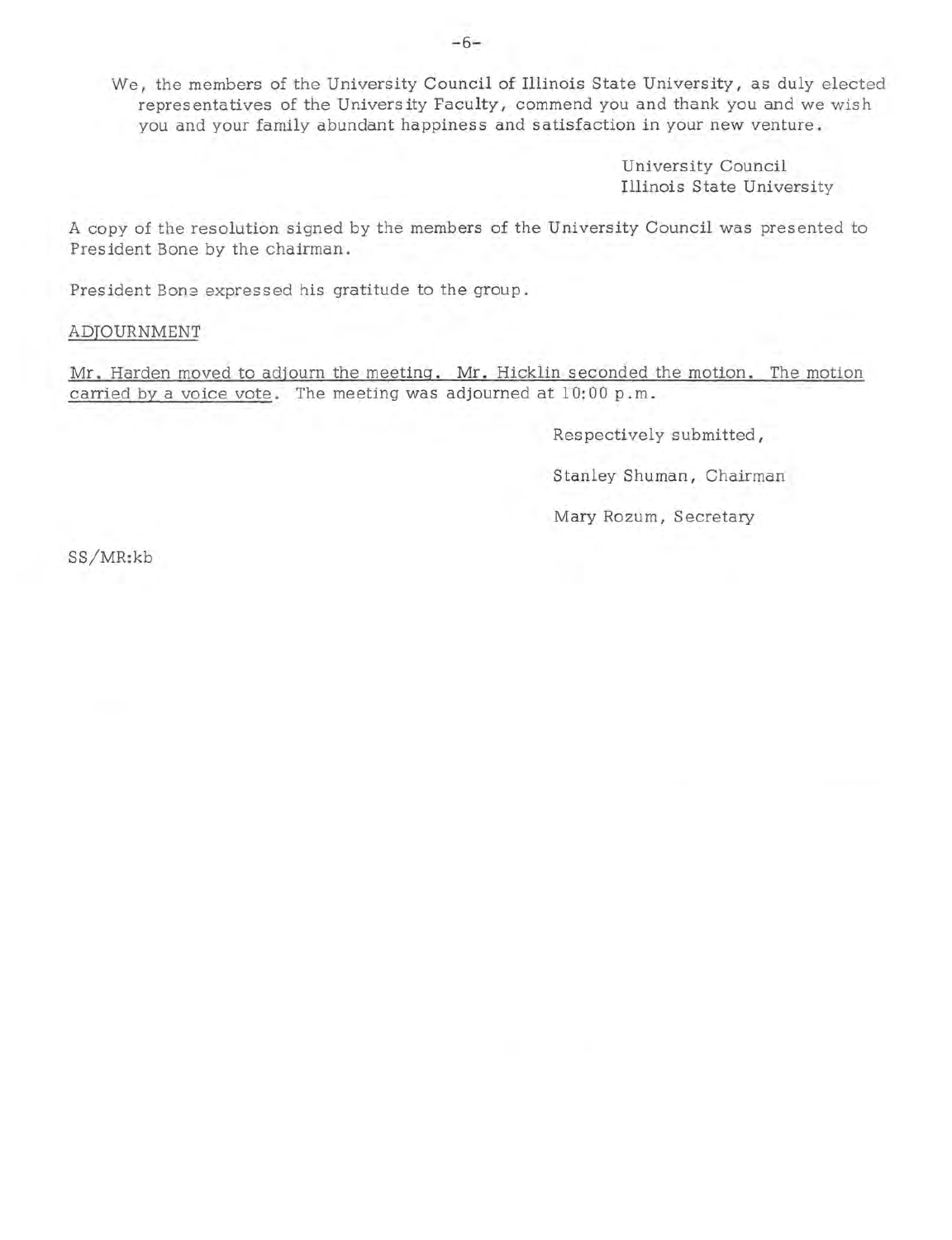# REPORT CONCERNING REVISION OF 1958 BLUE BOOK

As the 1958 edition of the !SU Committee System was exhausted eighteen months ago and as numerous changes have been made in many of the committees by action of the University Council, as a number of committees and boards have been added by Council action, and as a number of committees formerly called Administrative Committees and Boards belong with the regular committees, the majority of whose members are recommended to the President by the Committee on Committees, it was deemed wise to publish a 1967 edition which would bring up to date all changes.

There is need for such an edition for new as well as present staff; furthermore, it will give a Council committee to further re-study the system all the present information on our committee system in one document. We plan to publish this edition in looseleaf form, so that it can be kept up to date.

The only changes recommended at this August meeting are the following:

1. The Proficiencies Committee, which has met very few times in recent years, should be eliminated as a committee. However, the deans believe the work of this committee should be continued. Therefore, it is recommended that the work of this committee be given to the Academic Standards Committee, which is to encourage high scholarship and to sponsor the Honors Day Convocation. We recommend adding to its functions the following responsibility:

"To recommend basic policies concerning proficiency programs and to suggest proficiency testing and to encourage colleges and departments to study this area of academic **work."** 

2. The Forensics Board, which has rarely met during the last four years, should be eliminated. The Speech Department carries out all the functions of this committee and the financial needs are taken care of.

We recommend that the action be taken by the Council to eliminate this board.

3. The United Fund Committee should be eliminated as a specific committee and its functions should be given to the Public Relations Committee, which should be called the Public Relations and Community Services Committee.

Because the United Fund campaign is conducted in the fall of each year, we recommend that:

- a. The Committee on the United Fund be eliminated as of January 1968.
- b. The Committee on Public Relations become the Public Relations and Community Services Committee.
- c. The latter committee be given the functions of the United Fund Committee beginning in 1968.

The University Committee System has been divided into broad categories. It may be that in the future these need to be reviewed. However, at present they should be listed as follows: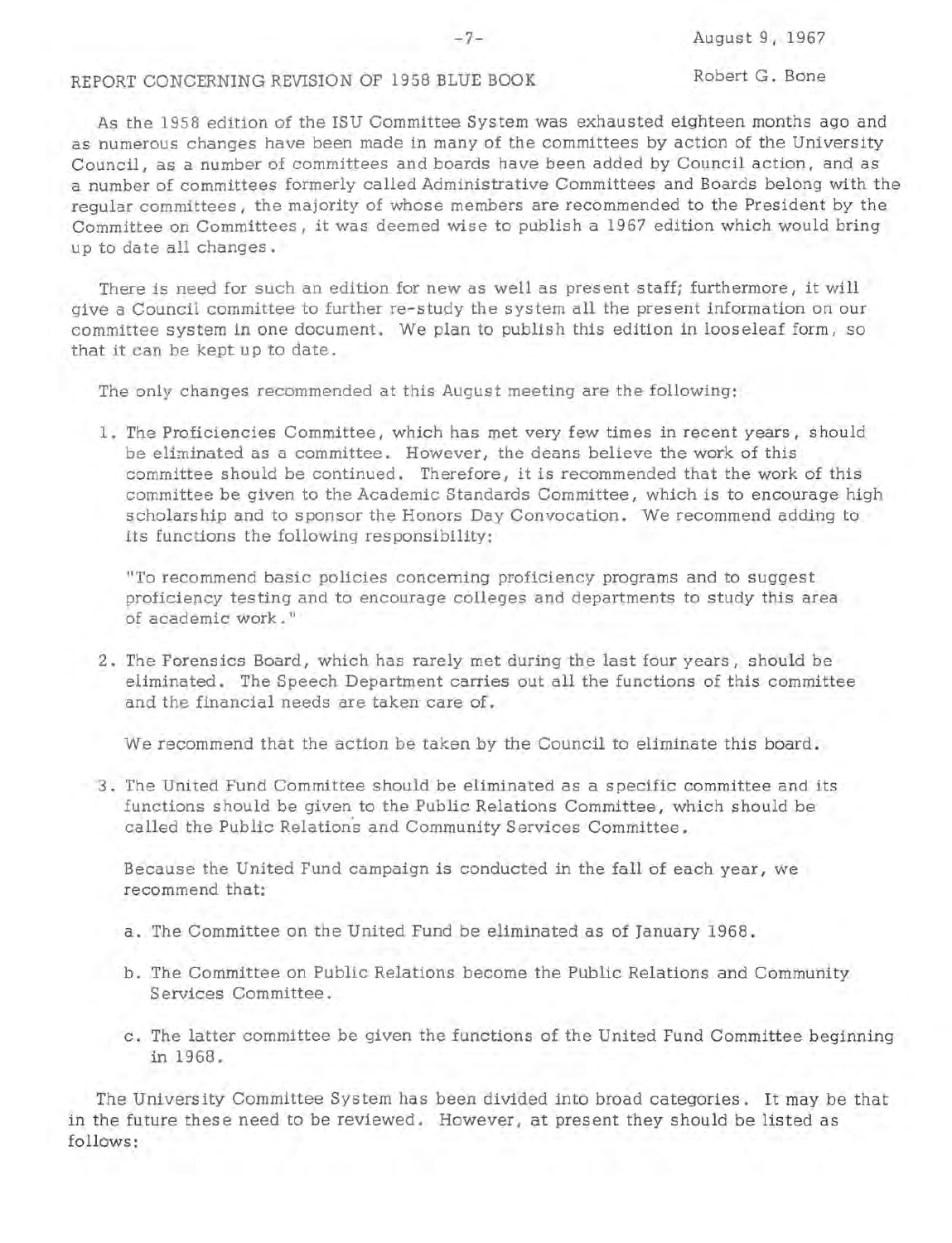# Outline of the Structure for Faculty Participation in University Government

A. The University Council

The central representative faculty institution.

- B. Other Elected Faculty Agencies
	- 1. The Joint Faculty Salary Committee.
	- 2. The Faculty Advisory and Hearing Panel.
	- 3. The Graduate Council (elected by and from University Graduate faculty)
- C. Special University Committees and Boards

These are committees and boards whose important responsibilities usually require a larger-than-usual representation from administrative offices and whose teaching faculty members are nominated by the University Council.

- 1. The Faculty Status Committee.
- 2. The Campus Planning Committee.
- 3. The Budget Committee.
- 4. The Committee on Committees.
- 5. The Joint Faculty Policy Committee (includes no administrative members)
- 6. Student Code Enforcement and Review Board.
- 7. University Union Board.
- 8. Ad hoc committees named by the University Council or by the President or some other University officer after consultation with the Council.

# D. Regular University Committees and Boards

Members of these committees are (in most instances) nominated by the Committee on Committees for faculty members, the Student Senate for student members, and the Civil Service Staff Council for civil service staff. All appointments are made by the President. Changes in function or size of membership must be approved by the University Council.

- 1. Academic Programs and Policies
	- a. Academic Standards Committee
	- b. Commencement Board
	- c. Curriculum Committee
	- d. Council for General Education
	- e. Council for Teacher Education
	- f. Honors Council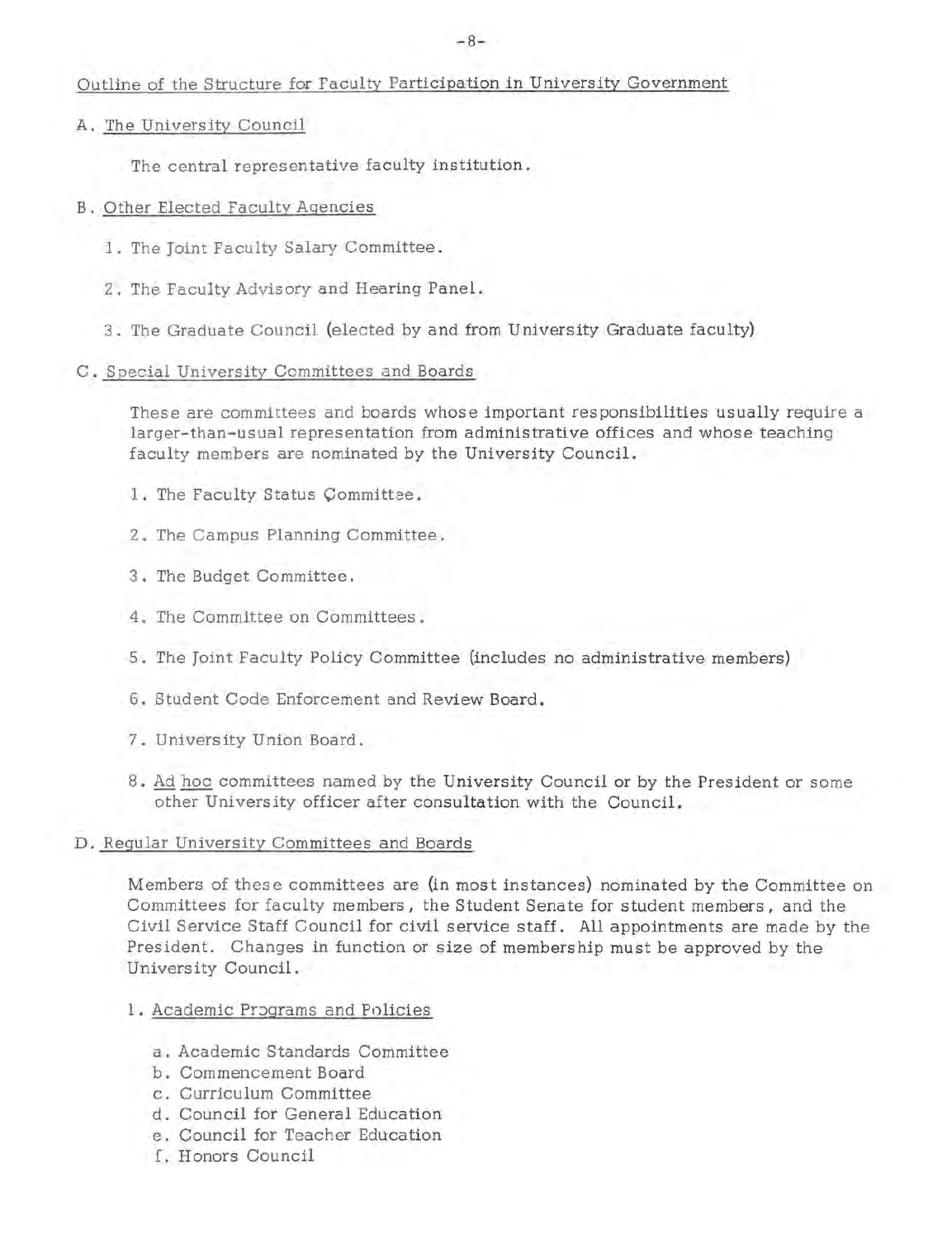- g. Orientation Board
- h. Reinstatement Committee
- i. Teacher Evaluation Board
- 2. Student Welfare
	- a. Apportionment Board
	- b. Athletic Board
	- c. Religious Organizations Board
	- d. Student Employment Board
	- e. Student Financial Aid Committee
	- f. Student Housing Board
	- g. Student Life and Organizations Board
	- h. Student Publications Board
- 3. Faculty Welfare
	- a. Economic Well-Being Committee
	- b. Elections Committee
	- c. Social Affairs Committee
	- d. Joint Faculty Salary Committee (See Group B above)
	- e. Faculty Advisory and Hearing Panel (See Group B above)
- 4. University Facilities and Services
	- a. Building Committee
	- b. Health and Safety Board
	- c. Instructional Media Committee
	- d. Library Board
	- e. Museum Committee
	- f. Parking and Traffic Board
	- g. Textbook Service Board
- 5. University Information and Public Relations
	- a. Editorial Committee
	- b. Entertainment Board
	- c. Homecoming Board
	- d. Human Relations Board
	- e. Public Relations and Community Service Committee
- E. Administrative Organizations

The following councils are organizations of administrative faculty whose function is to coordinate the carrying out of University policies .

- 1. The Administrative Council
- 2. The Council of Deans
- F. Non-Faculty Agencies for Participating in University Government
	- 1. The Student Senate
	- 2. The Civil Service Staff Council